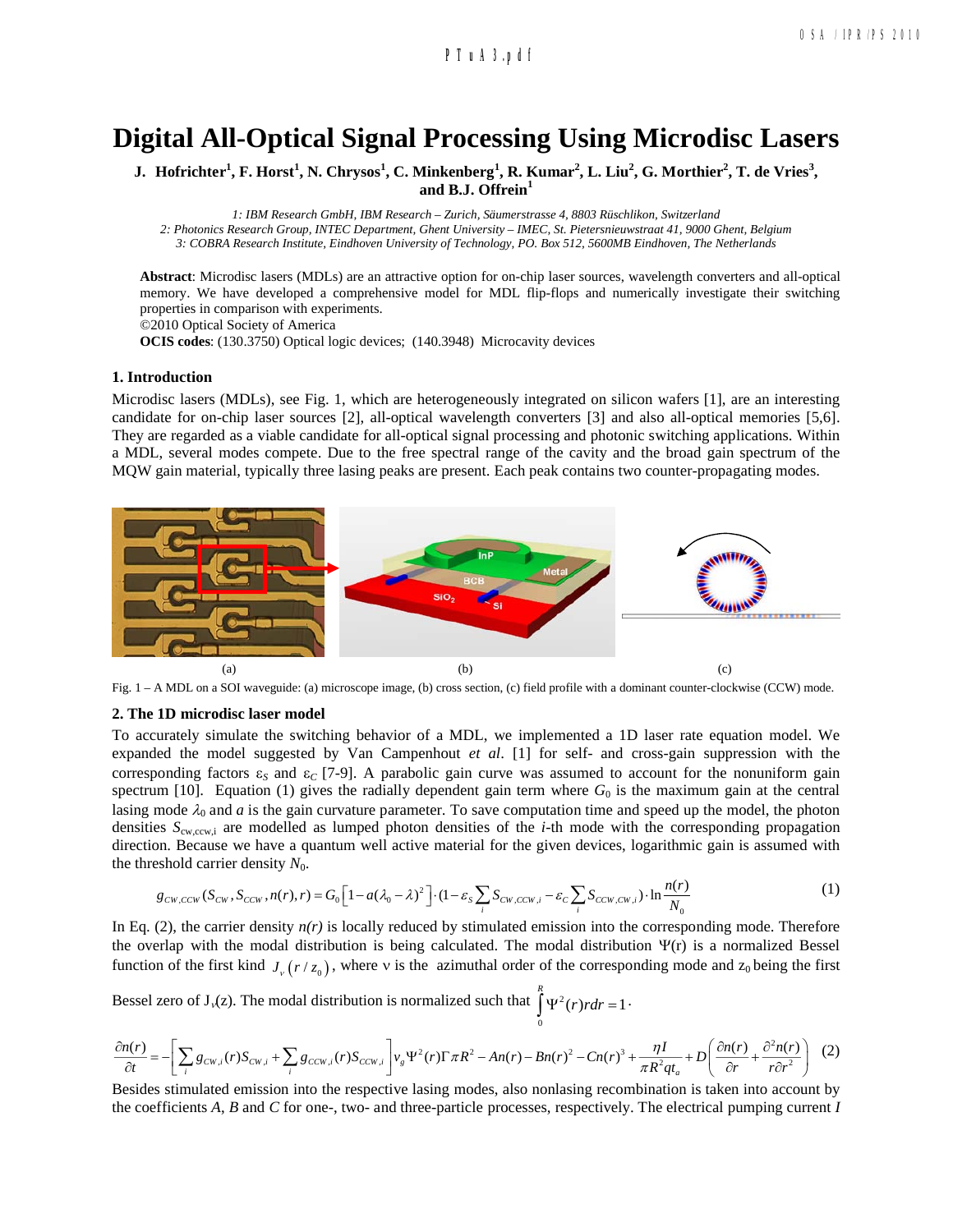## **a161\_1.pdf PTuA3.pdf**

flowing through the disk area  $\pi R^2$  generates charge carriers in the active region, which has thickness  $t_a$ . In contrast to Eqs. (1) and (2) the photon densities defined in Eq. (3) are modelled by lumped variables that obtain their spatial dependence from the modal distribution  $\Psi(r)$ . Each photon density experiences a decay time constant  $\tau_p$  due to, e.g., scattering or absorption. The built-up of the mode is achieved by stimulated emission with the modal gain  $g_{CW,CCW,i}$ in the active region that has an overlap  $\Gamma$  with the mode. Also, spontaneous emission with the factor *B* is coupled into the lasing mode with the spontaneous emission coupling factor  $\beta$ . In addition, scattering due to sidewall roughness causes a coupling of the counter-propagating modes, which is modelled by  $k_{int}$  [11]. The external injection coupling factor  $k_{\text{ext}}$  models the coherent external injection [8] of light into the respective lasing mode. Table I lists the values used for the parameters in the model. The model's radial dependency allows for the simulation of spatial hole-burning which limits output power, modal recovery and thus the device speed.

$$
\frac{\partial S_{CW,CCW,i}}{\partial t} = -\frac{S_{CW,CCW,i}}{\tau_p} + 2\pi\beta \int_0^R B n^2(r) \Psi^2(r) r \partial r + S_{CW,CCW,i} \Gamma v_g 2\pi \int_0^R g_{CW,CCW,i}(r) \Psi^2(r) r \partial r \tag{3}
$$

$$
+k_{\rm int}S_{CCW,CW,i}+k_{ext}\sqrt{S_{ext,CW,CCW,i}S_{CW,CCW,i}}
$$

| Table I. Simulation parameters |  |
|--------------------------------|--|
|--------------------------------|--|

| Param. |              | $\mathbf{U}_0$                         | $N_0$                                    |                            | $\mathbf{c}_c$ | $\kappa_{int}$ | $\kappa_{\rm ext}$ | Иα                    | $\lambda_0$     |
|--------|--------------|----------------------------------------|------------------------------------------|----------------------------|----------------|----------------|--------------------|-----------------------|-----------------|
| Value  | $3.75 \mu m$ | 1500cm                                 | .5e18cm                                  | $2e-17$ cm <sup>3</sup>    | $4e-17$        | .5e8s          | $8.8e10s^{-1}$     | 8.817e9 cm s          | $1550$ nm       |
| Param. |              |                                        |                                          |                            |                |                |                    |                       |                 |
| Value  | $1e-8s$      | $2e-10$ cm <sup>3</sup> s <sup>-</sup> | .63e-28 cm $\mathrm{^{\circ} s^{\cdot}}$ | $8 \text{ cm}^2 \text{ s}$ | 1e-3           | 0.267          | 3.5 mA             | 3e13 cm <sup>-3</sup> | $18 \text{ nm}$ |

### **3. Simulations and experiments**

To determine the switching speed and energy of the MDLs, experiments and simulations were carried out in which a constant electrical DC current was applied to the device. Optical pulses with an estimated switching energy of 1.8 fJ having a duration of 100 ps and a power of 18  $\mu$ W were injected into the waveguide in both the experiment and the simulations to investigate the switching behavior of the counter-propagating modes. Details on the experiment can be found in [6]. The curves for the rising edge of the CW mode in the experiment and the simulations are shown in Fig. 3(a). In the experiment, the injection pulse in the waveguide cannot be separated from the MDL output lasing power. However, the simulations provide insight into these modal dynamics and reveal a slight overshoot of the lasing mode. Also the emitted power level can be related to the injection power level in the waveguide. With the parameters and bias conditions given in Table 1, the MDL emits 71  $\mu$ W and can be switched with only 18  $\mu$ W leading to a fan-out of  $F = P_{MD}/P_{SW} > 3$  demonstrating MDL signal refreshing and fan-out properties, which are crucial for all-optical logic [12]. In Fig. 3(b) the falling edge of the CCW mode is shown, and a switching time of approx. 60 ps is extracted from both the experiment and the simulations. Not only the switching time shows perfect agreement between experiment and simulation, but also the shape of the falling edge. This is attributed to the lateral discretization of the 1D model in which the modal and carrier dynamics can be simulated. Furthermore, the spatial hole burning of the carrier density can be temporally resolved as presented, see Fig. 3(c). The carrier density is only reduced close to the perimeter of the MDL where the mode is located. However, if a pulse is injected and the state is switched, variations in the carrier density can be observed at  $t_1 = 50$  ps. However, these variations are fairly low and only visible for the time of the overshooting photon densities in Figs. 3(a) and (b). This leads to the conclusion that the switching times are limited by the optical injection and suppression of the lasing mode rather than by a relaxation oscillation, in which an exchange of the power between the charge carrier density and the modal intensity takes place, which should have been observable in Fig. 3(c). Instead, switching between the two states is achieved when the external light injection is sufficiently long and with a sufficient energy to support the lasing of the suppressed mode. Thereby the dominant mode is suppressed by the non-linear gain suppression. When the intensity



Fig. 3 – Switching properties of a bi-stable MDL: Simulation and measurement of (a) the rising edge and (b) the falling edge. (c) Electron density